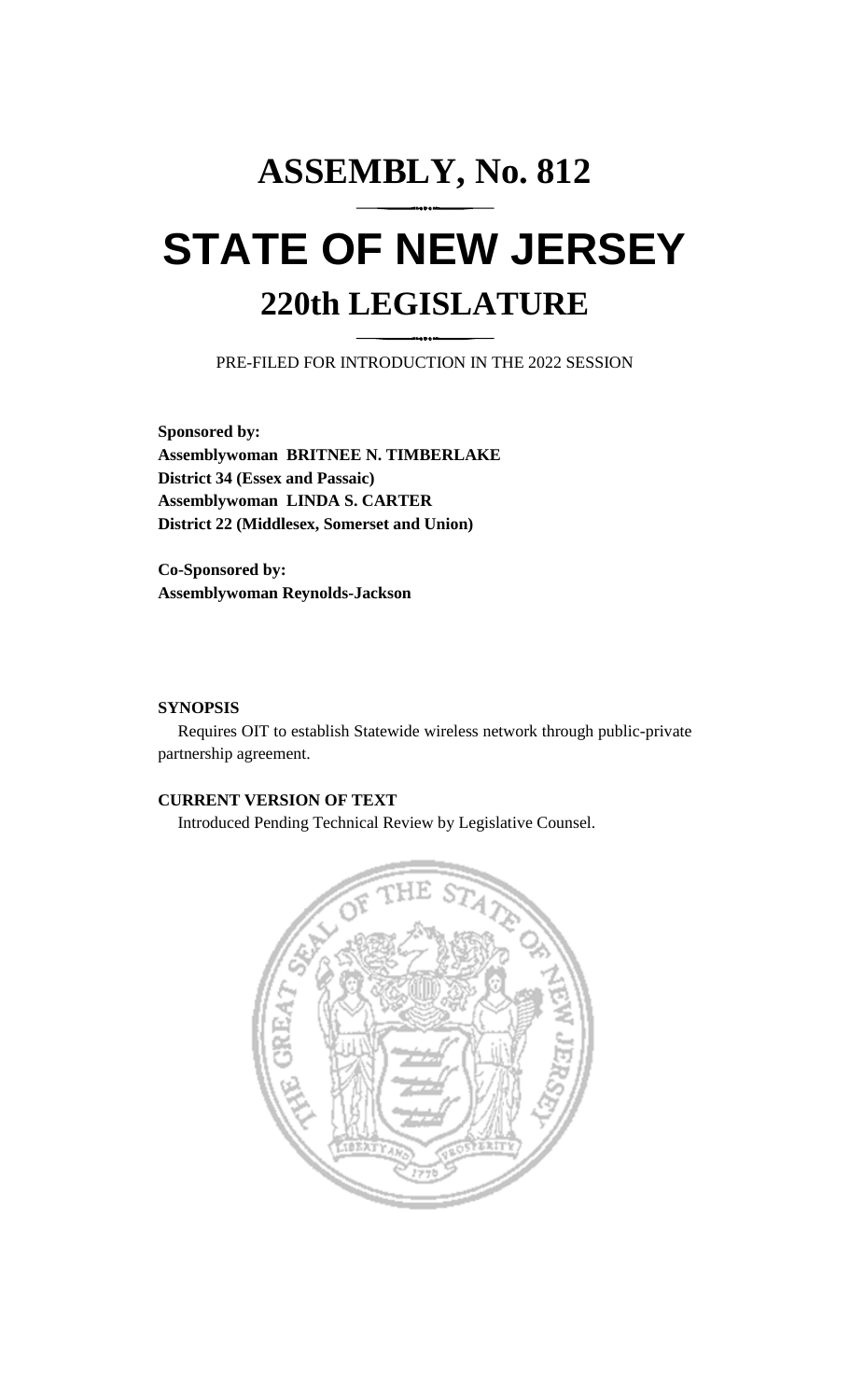$\mathcal{D}_{\mathcal{L}}$ 

 **AN ACT** concerning a Statewide wireless network and supplementing Title 52 of the Revised Statutes. **BE IT ENACTED** *by the Senate and General Assembly of the State of New Jersey:* 7 1. As used in P.L., c. (C.) (pending before the Legislature as this bill): "Broadband telecommunications infrastructure" shall have the same meaning as provided in section 1 of P.L.2007, c.191 (C.40:9D-1). "Broadband telecommunications service" shall have the same meaning as provided in section 1 of P.L.2007, c.191 (C.40:9D-1) but shall provide a minimum download speed of at least 1 megabit per second. "Department" means the Department of the Treasury. "Governing body" shall have the same meaning as provided in section 1 of P.L.2007, c.191 (C.40:9D-1). "Office" means the Office of Information Technology, established pursuant to section 9 of P.L.2007, c.56 (C.52:18A-227). "Person" shall have the same meaning as provided in R.S.1:1-2 and includes "public utilities" as defined in R.S.48:2-13. "Public-private partnership agreement" means an agreement entered into by the Office of Information Technology and a private 25 entity pursuant to P.L., c. (C. ) (pending before the Legislature as this bill) for the purpose of permitting a private entity to assume full financial and administrative responsibility for the construction, reconstruction, repair, improvement, extension, operation, and maintenance of a revenue-producing Statewide wireless network project. "State government entity" means the State or any department, agency, commission, or authority thereof subject to the public contracting provisions of P.L.1954, c.48 (C.52:34-6 et seq.). "Statewide wireless network project" or "project" means the construction, reconstruction, repair, maintenance, improvement, or extension of any broadband telecommunications infrastructure for the provision broadband telecommunications service over of a Statewide wireless network. 2. a. Consistent with federal law, the Office of Information Technology shall enter into a contract with a private entity to be referred to as a public-private partnership agreement, that permits the private entity to assume full financial and administrative responsibility for the construction, reconstruction, repair, improvement, extension, operation, and maintenance of a Statewide wireless network project, provided that the Statewide wireless network project is financed in whole or in part by the private entity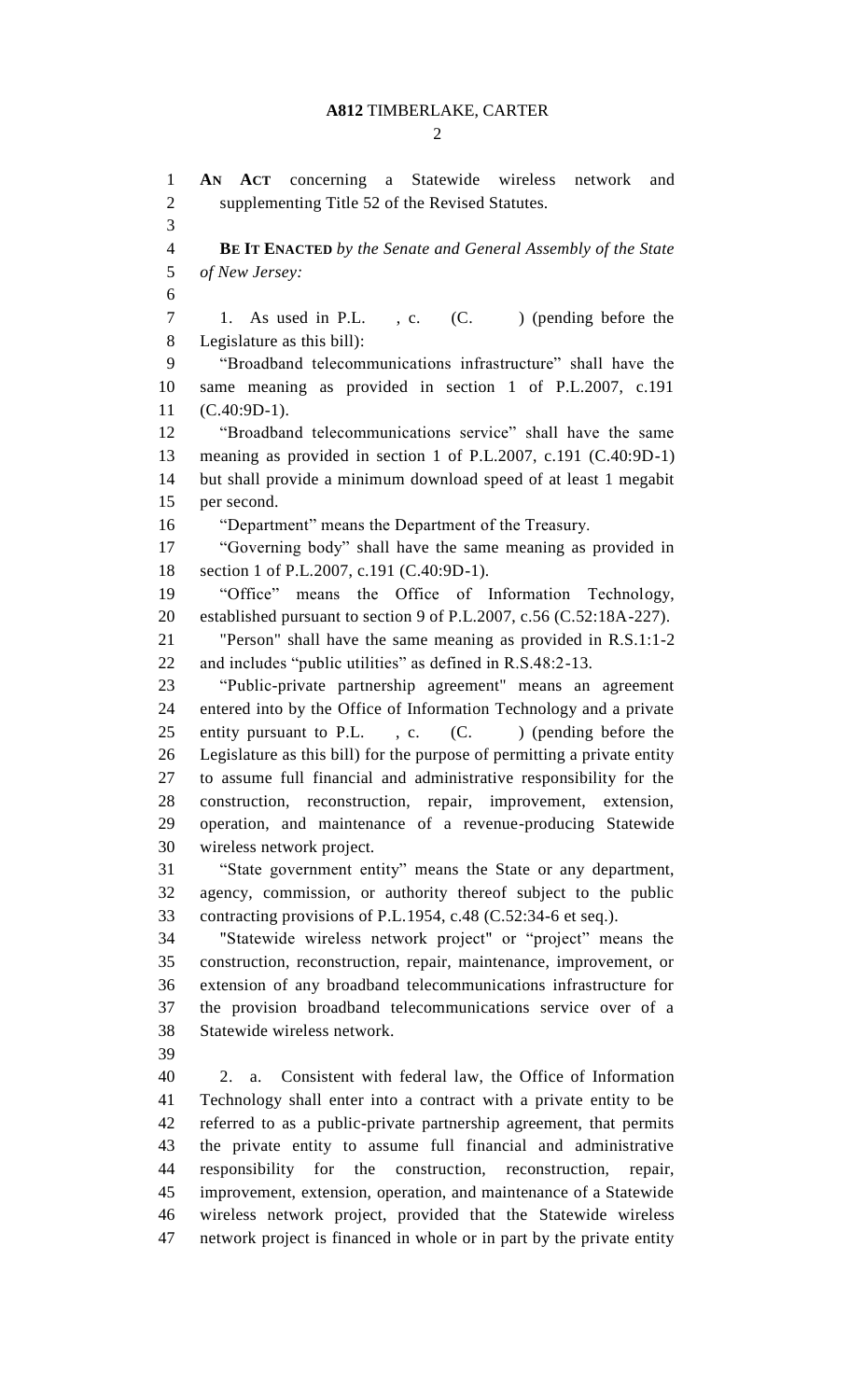and any owner of the land or property upon which the project is located retains full ownership of their land or property.

 b. A public-private partnership agreement may include an agreement under which the office and a private entity enter into a leaseback agreement of a revenue-producing Statewide wireless network project in exchange for up-front or structured financing by the private entity for the project. Under the leaseback agreement, the private entity shall be responsible for the management, operation, and maintenance of the Statewide wireless network project. The private entity shall receive some or all, as per the agreement, of the revenue generated by the Statewide wireless network project, and shall operate the Statewide wireless network project in accordance with standards established by the office. At the end of the lease term, all subsequent revenue generated by the Statewide wireless network project, along with management, operation, and maintenance responsibility, shall revert to the office. A leaseback agreement shall be subject to all applicable provisions of current law governing leases by a State government entity not inconsistent with the provisions of this section.

 c. Notwithstanding any provision of law to the contrary, the office shall be empowered to enter into contracts with a private entity and its affiliates without being subject to the procurement and contracting requirements, unless otherwise set forth herein, of any law applicable to the office provided that the private entity has been selected by the office pursuant to a solicitation of proposals or qualifications from at least two private entities. The office shall be the owner or lessee of any project financed by the State.

 3. a. Prior to entering into a public-private partnership agreement, the office shall determine:

(1) the benefits to be realized by the project;

 (2) the cost of project if it is developed by a State government entity supported by comparisons to comparable projects;

 (3) the maximum public contribution that the office will allow under the public-private partnership agreement;

 (4) a comparison of the financial and non-financial benefits of the public-private partnership agreement compared to other options including the public sector option;

 (5) a list of risks, liabilities, and responsibilities to be transferred to the private entity and those to be retained by the office; and

 (6) if the project has a high, medium, or low level of project delivery risk, how the public is protected from these risks.

 b. Prior to entering into a public-private partnership agreement, the office shall hold at least one public hearing in each of the north, central, and southern regions of the State, as determined by the office, at least 90 days prior to publishing the request for private 48 entity qualifications, pursuant to section 4 of P.L., c. (C.)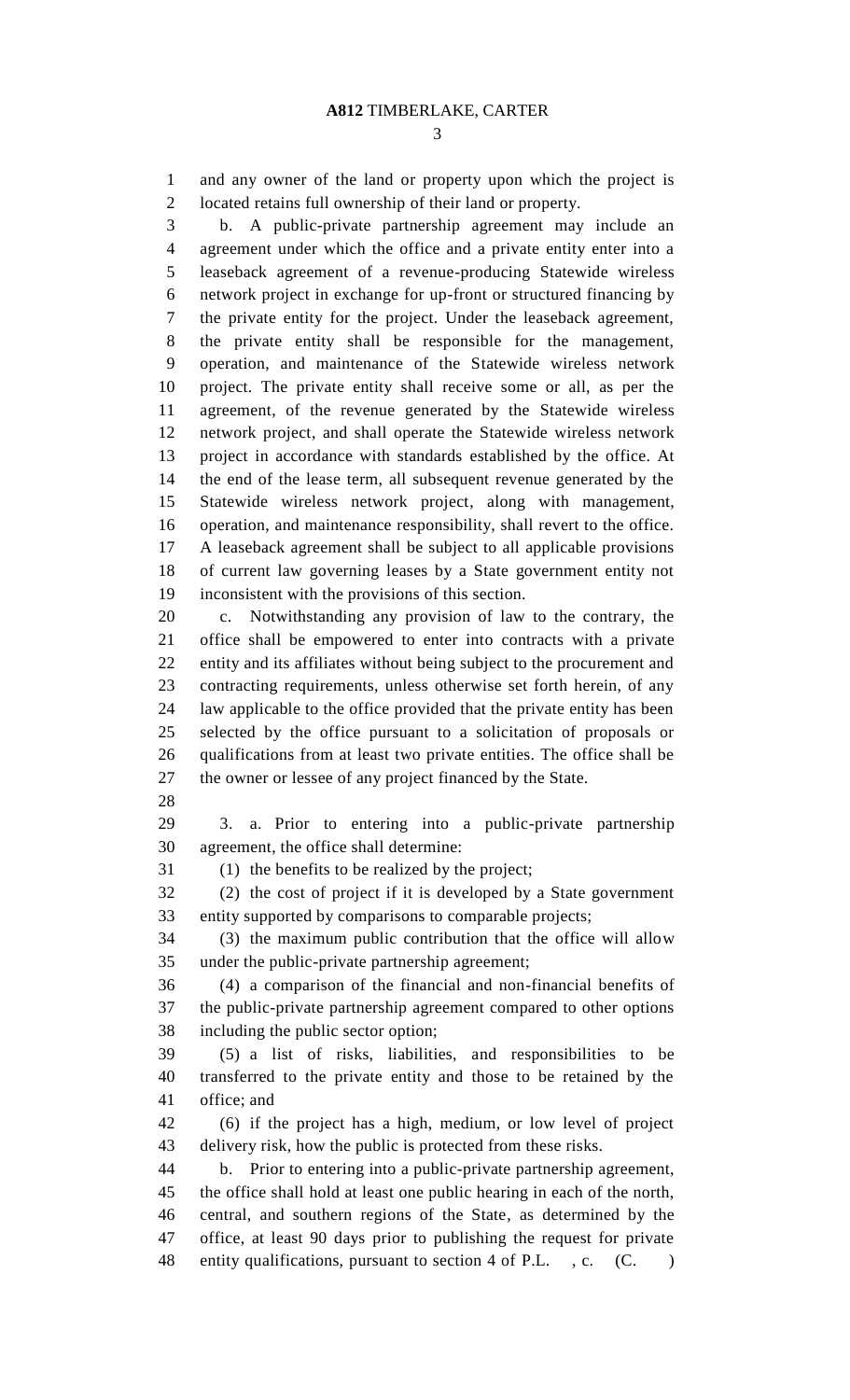(pending before the Legislature as this bill), and shall present, with evidence, that the project is in the best interest of the public by showing that: (1) the project will cost less than the public sector option, or if the project costs more, there are factors that warrant the additional expense; (2) there is a public need for the project and the project is consistent with existing long-term plans; (3) there are specific significant benefits to the project; (4) there are specific significant benefits to using a public- private partnership instead of other options; (5) the project will result in timely and efficient development and operation of the Statewide wireless network project; and (6) the risks, liabilities and responsibilities transferred to the private entity provide sufficient benefits to warrant not using other means of procurement. 4. a. A private entity seeking to enter into a public-private partnership agreement with the office shall first be qualified by the office, in consultation with the Department of the Treasury, provided the qualification process ensures that the private entity, and its subcontractors and consultants, when relevant, are identified and meet at least the minimum office standards for qualification for professional services, telecommunications infrastructure contracting, and other qualifications applicable to the project, prior to submitting a request for proposals pursuant to subsection c. of this section. b. The office shall advertise a request for qualifications for a public-private partnership agreement at least 45 days prior to the anticipated date of receipt. The advertisement of the request for qualifications shall be published on the official Internet website of the office and in at least one or more newspapers with Statewide circulation. c. After the office determines the qualified respondents utilizing, at minimum, the qualification standards promulgated by the office, pursuant to subsection a. of this section, the office shall issue a request for proposals to each qualified respondent no less than 90 days prior to the date established for submission of the proposals. The request for proposals shall require qualified respondents to include, but not be limited to: (1) a design for at least two tiers of minimum and maximum download and upload speeds for the broadband telecommunications service provided by the Statewide wireless network, the slowest of which shall be offered to the public free of charge; (2) proposed rates not to exceed \$10 per month that shall apply to any speed tier that is not the slowest speed tier;

 (3) a description and proof of effective application of all broadband telecommunications infrastructure the private entity is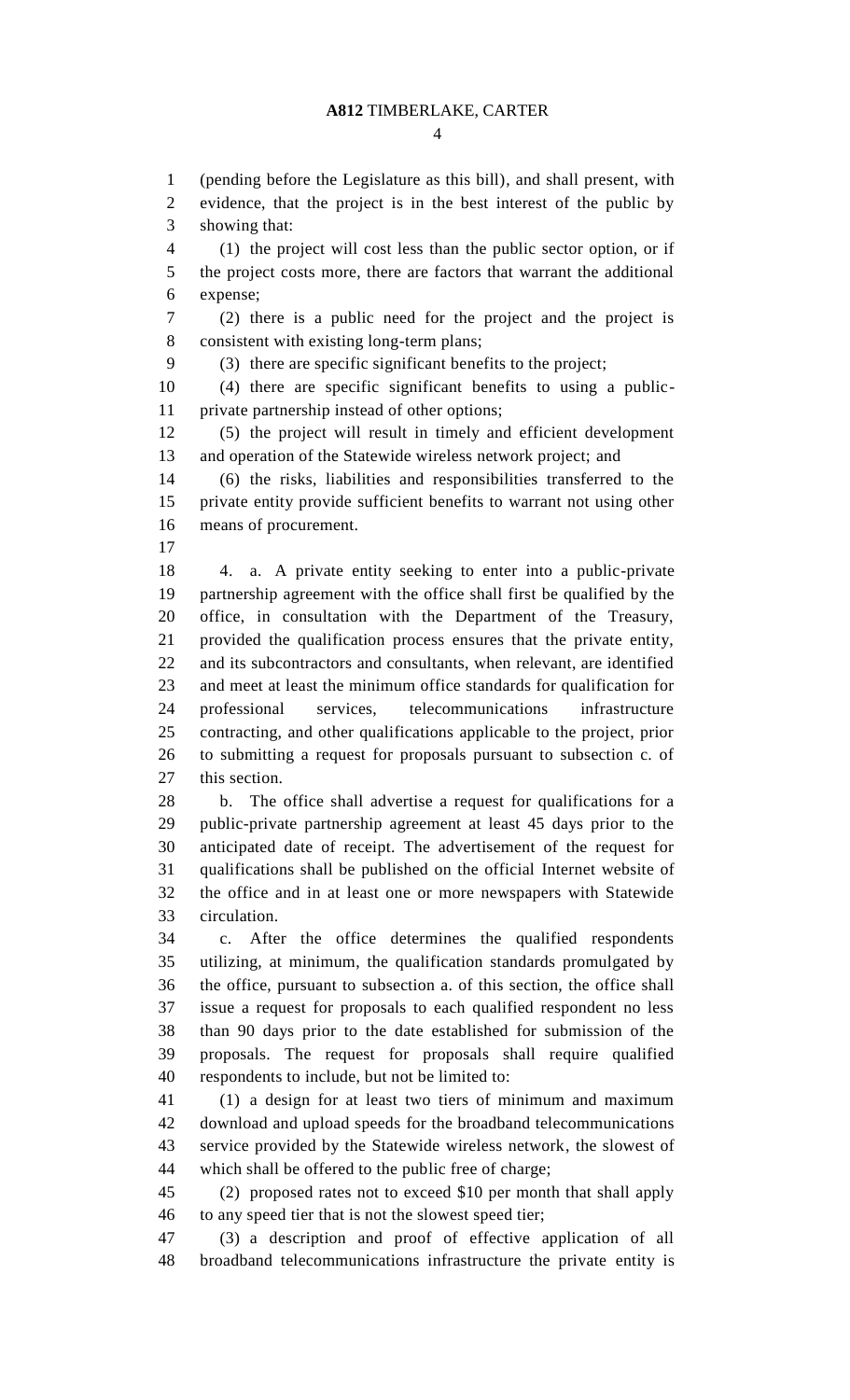capable of using in constructing and operating the Statewide wireless network;

 (4) a commitment from the private entity to fully cooperate with the governing body of any local unit within which the private entity is to construct or install broadband telecommunications infrastructure in any public right-of-way, under terms and conditions as may be agreed upon by the governing body and the private entity;

 (5) a commitment from the private entity to fully cooperate with any person owning or having the right to use any poles, street lights, posts, towers, or other structures erected along any public right-of- way, under terms and conditions as may be agreed upon by the person and the private entity; and

 (6) relevant technical submissions, documents, and any other material as determined by the office.

 d. In order for a proposal to be complete and considered by the office, the proposal from the qualified respondent shall include, but not be limited to:

 (1) a full description of the proposed public-private partnership agreement between the office and the private entity, including all information obtained by, and findings of, the office pursuant to 22 subsection c. of section 5 of P.L., c. (C.) (pending before the Legislature as this bill);

 (2) a full description of the project, including a description of the leaseback agreement, if applicable;

 (3) the estimated costs and financial documentation for the project showing the underlying financial models and assumptions that determined the estimated costs. The financial documentation shall include at least three different projected estimated costs showing scenarios in which materially different economic circumstances are assumed and an explanation for how the estimated costs were determined based on the three scenarios;

(4) a timetable for completion of the construction of the project;

 (5) an analysis of all available funding options for the project, including an analysis of the financial viability and advisability of such project, along with evidence of the public benefit in advancing the project as a public-private partnership; and

 (6) any other requirements that the office deems appropriate or necessary.

 e. As part of the estimated costs and financial documentation for the project, the proposal shall contain a long-range maintenance plan and a long-range maintenance bond and shall specify the expenditures that qualify as an appropriate investment in maintenance. The long-range maintenance plan shall be approved by the office pursuant to regulations promulgated by the office that reflect appropriate maintenance benchmarks.

 f. The office may, upon receipt of one or more proposals, require that the private entity assume responsibility for all costs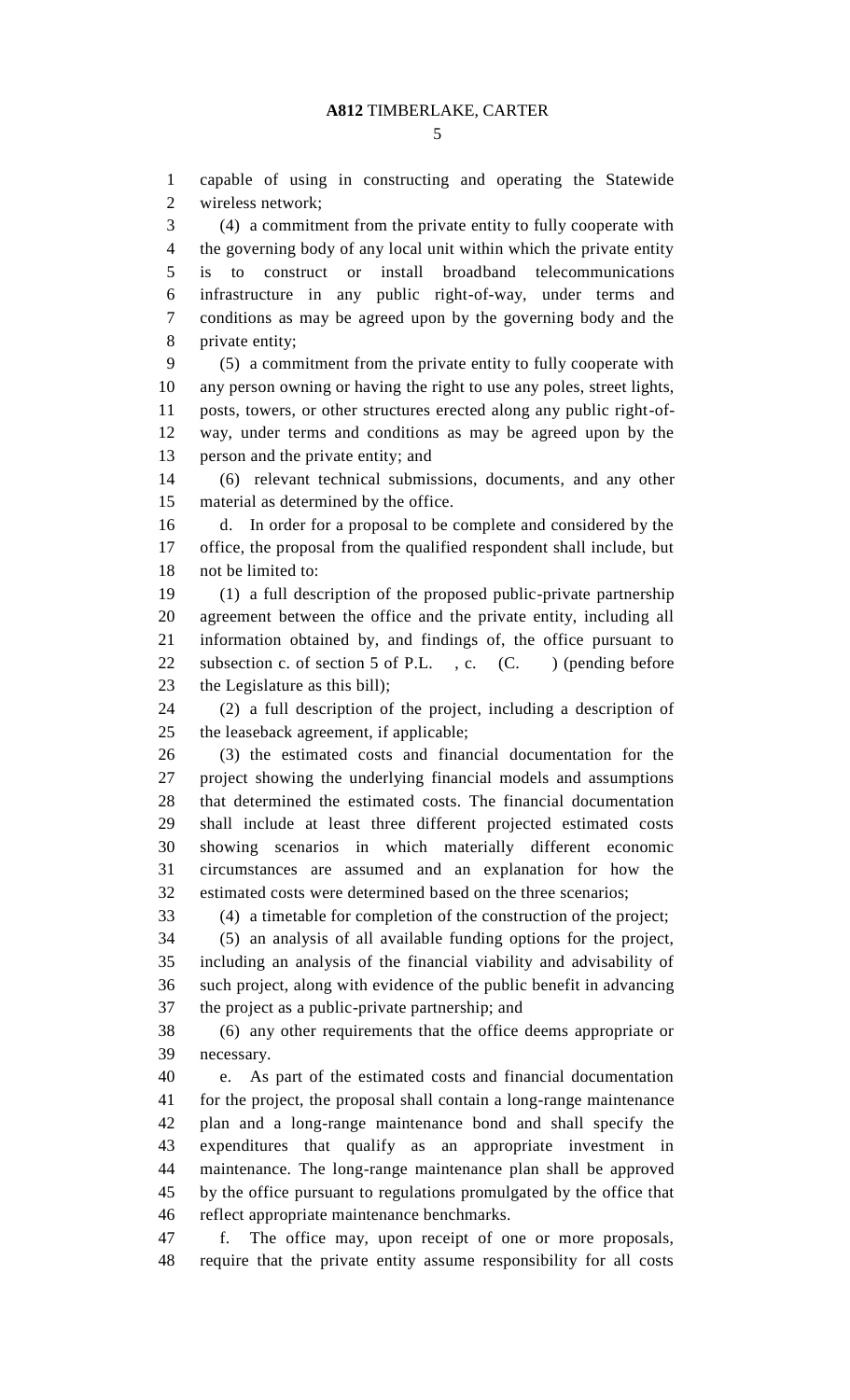incurred by the office before execution of the public-private partnership agreement, including costs of retaining independent experts to review, analyze, and advise the office with respect to the proposal.

 g. Stipends may be paid in relation to Statewide wireless network projects when there is a substantial opportunity for innovation and the costs for developing a proposal are significant. The office may elect to pay unsuccessful proposers for the work product they submit with their proposal in response to a request for proposals. The use by the office of any design element contained in an unsuccessful proposal shall be at the sole risk and discretion of the office and shall not confer liability on the recipient of the stipulated stipend amount. After payment of the stipulated stipend amount, the office and the unsuccessful proposer shall jointly own the rights to, and may make use of any work product contained in the proposal, including the technologies, techniques, methods, processes, ideas, and information contained in the proposal, project design, and project financial plan. The use by the unsuccessful proposer of any part of the work product contained in the proposal shall be at the sole risk of the unsuccessful proposer and shall not confer liability on the office. The department, in consultation with the office, shall promulgate guidelines based upon which any stipends paid by the office may be based.

 5. a. (1) After the office has received one or more proposals from qualified respondents, and any public notification period has expired, the office shall evaluate the proposals using criteria promulgated by the office, in consultation with the department and rank the proposals in order of preference. The office may request additional information from a qualified respondent, as is needed, to make a complete assessment of the project.

 (2) In ranking the proposals, the office may consider factors that include, but may not be limited to, professional qualifications, general business terms, innovative engineering, provision of telecommunications services, or cost-reduction terms, finance plans, and the need for State funds to deliver the project and discharge the agreement and shall rely upon, at a minimum, the evaluation criteria promulgated by the office, in consultation with the department. The office may negotiate the final terms with the private entities submitting proposals, including price, term, and any other term or condition so as to make the project well-suited to the needs of the office and the State and commercially viable for the private entity. The office shall select a proposal that meets the standards required pursuant to this section and that best meet the needs, price, and other factors considered by the office. The private entity selected shall comply with all laws and regulations required by the State

 government entity, including but not limited to section 1 of P.L.2001, c.134 (C.52:32-44), sections 2 through 8 of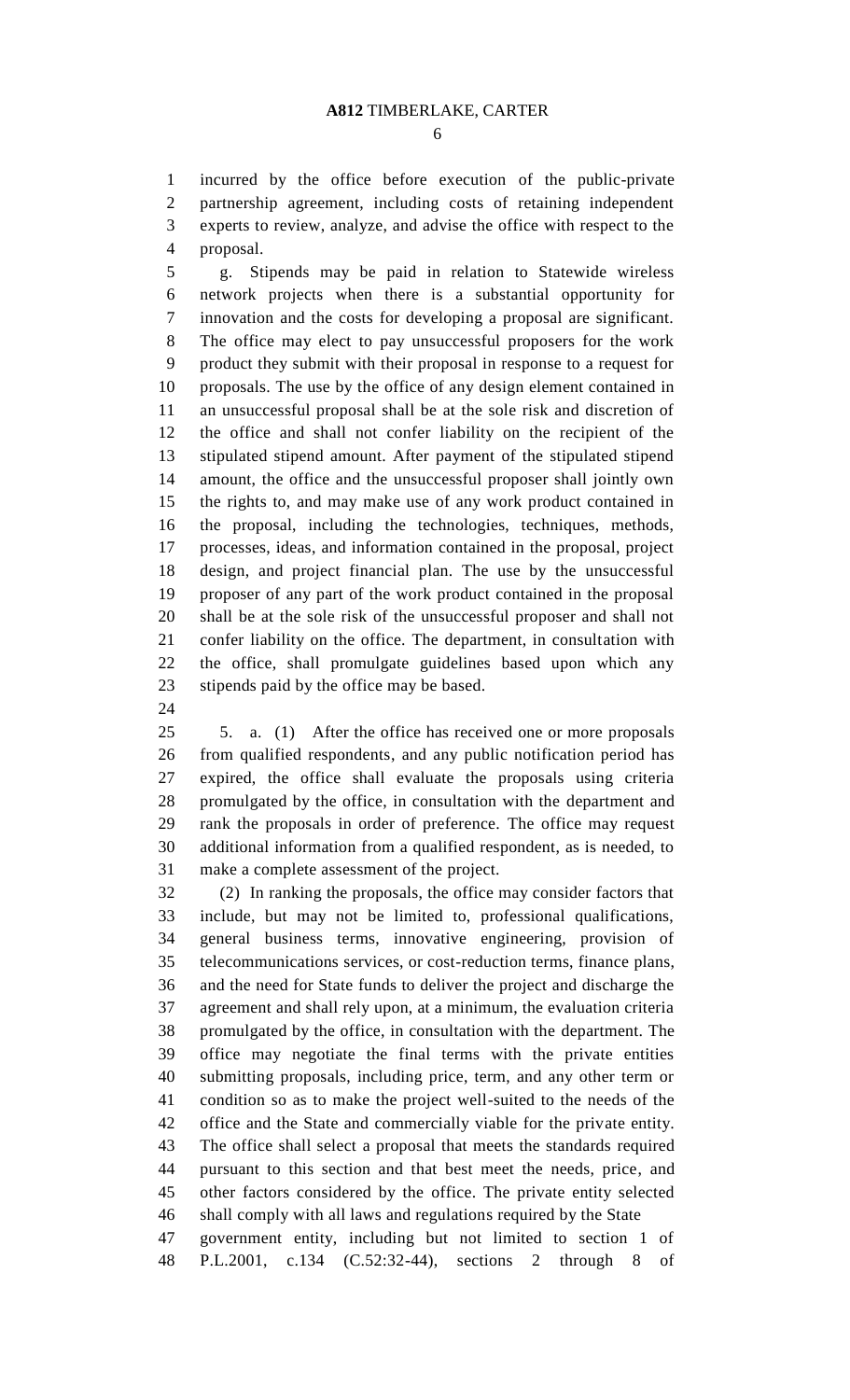P.L.1975, c.127 (C.10:5-32 to C.10:5-38), section 1 of P.L.1977, c.33 (C.52:25.24-2), P.L.2005, c.51 (C.19:44A-20.13 et al.); P.L.2005, c.271 (C.40A:11-51 et al.), Executive Order No. 117 of 2008, Executive Order No. 118 of 2008, Executive Order No. 189 of 1988, prior to executing the public private partnership agreement. (3) If only one proposal is received, the office shall negotiate in good faith and, if not satisfied with the results of the negotiations, the office may, at its sole discretion, terminate negotiations. (4) A public-private partnership agreement shall not be executed until approval has been granted by the office and the department. Prior to a final decision by the office on the application, the department shall be afforded the opportunity to provide comments on the application that it deems appropriate, and the office shall consider any comments submitted by the department or relevant State government entity with respect to the application. b. In approving a proposal for the public-private partnership, the office shall find that: (1) the office's assumptions regarding the project's scope, its benefits, its risks and the cost of the public sector option were fully and reasonably developed; (2) the design of the project is feasible; (3) the experience and qualifications of the private entity are adequate; (4) the financial plan is sound; (5) the long-range maintenance plan is adequate to protect the investment; (6) the project is in the best interest of the public; and (7) the term sheet for any proposed procurement contains all necessary elements. c. The criteria for assessing the project shall include, but may not be limited to the: (1) feasibility and design of the project; (2) experience and qualifications of the private entity; (3) soundness of the financial plan; (4) adequacy of the required exhibits; (5) adequacy of the long-range maintenance plan; and (6) existence of a clear public benefit. d. The office shall retain the right to revoke its approval of the project if the project has substantially deviated from the proposal 41 submitted pursuant to section 4 of P.L., c. (C.) (pending before the Legislature as this bill). e. The office may promulgate any rules and regulations necessary to implement the provisions of this section, including, but not limited to, provisions for fees to cover administrative costs and for the determination of minimum office standards for the operation of the project, and for the qualification for professional services,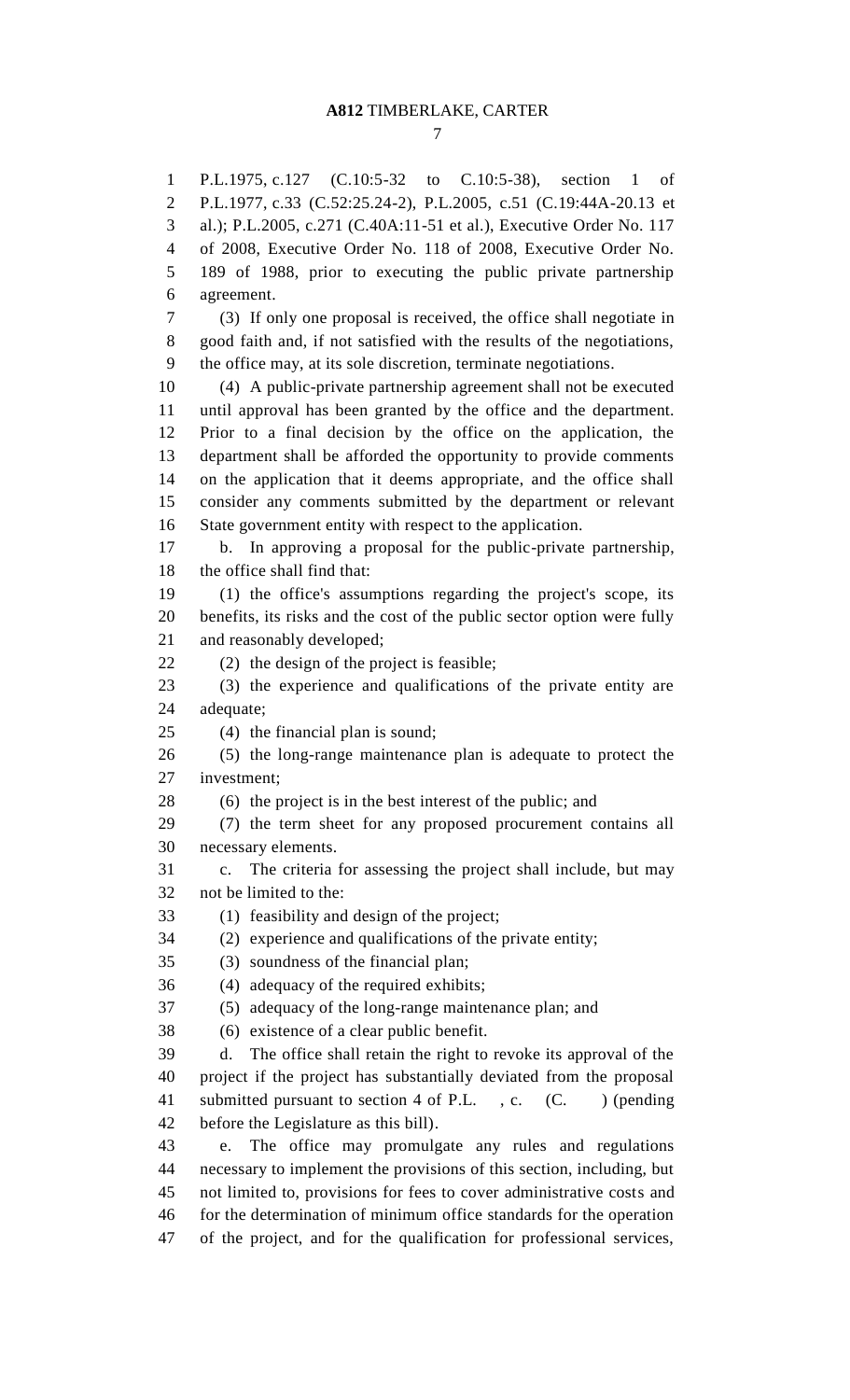telecommunications infrastructure contracting, and other relevant qualifications.

 6. Any public-private partnership agreement, if appropriate, shall include provisions affirming that the agreement and any work performed under the agreement are subject to the provisions of the "Construction Industry Independent Contractor Act," P.L.2007, c.114 (C.34:20-1 et seq.). Any public-private partnership agreement shall also include, at a minimum:

a. the term of the agreement;

b. the total project cost;

c. a completion date guarantee;

 d. a provision for damages if the private entity fails to meet the completion date; and

 e. a maximum rate of return to the private entity and a provision for the distribution of excess earnings to the office or to 17 the private entity for debt reduction.

 7. a. Prior to the commencement of work on a project, the private entity shall establish a Statewide wireless network project account and appoint a third-party financial institution, who shall be prequalified by the department, to act as a collateral agent, and manage the Statewide wireless network project account. The Statewide wireless network project account shall include the funding, financial instruments, or both, that shall be used to fully capitalize and fund the project, and the collateral agent shall maintain a full accounting of the funds and instruments in the account. The funds and instruments in the Statewide wireless network project account shall be held in trust for the benefit of the contractor, construction manager, and design-build team involved in the project. The funds and instruments in the Statewide wireless network project account shall not be the property of the private entity unless all amounts due to the Statewide wireless network project account beneficiaries are paid in full. The Statewide wireless network project account shall only be designated for the project.

 b. The private entity shall be required to post a performance bond to ensure the completion of the project and a payment bond guaranteeing prompt payment of monies due in accordance with and conforming to the requirements of N.J.S.2A:44-143 et seq.

 8. Each worker employed in the construction, operation, or maintenance services of the Statewide wireless network project by a private entity that has entered into a public-private partnership 45 agreement with the office pursuant to P.L., c. (C.) (pending before the Legislature as this bill) shall be paid not less than the prevailing wage rate for the worker's craft or trade as determined by

the Commissioner of Labor and Workforce Development pursuant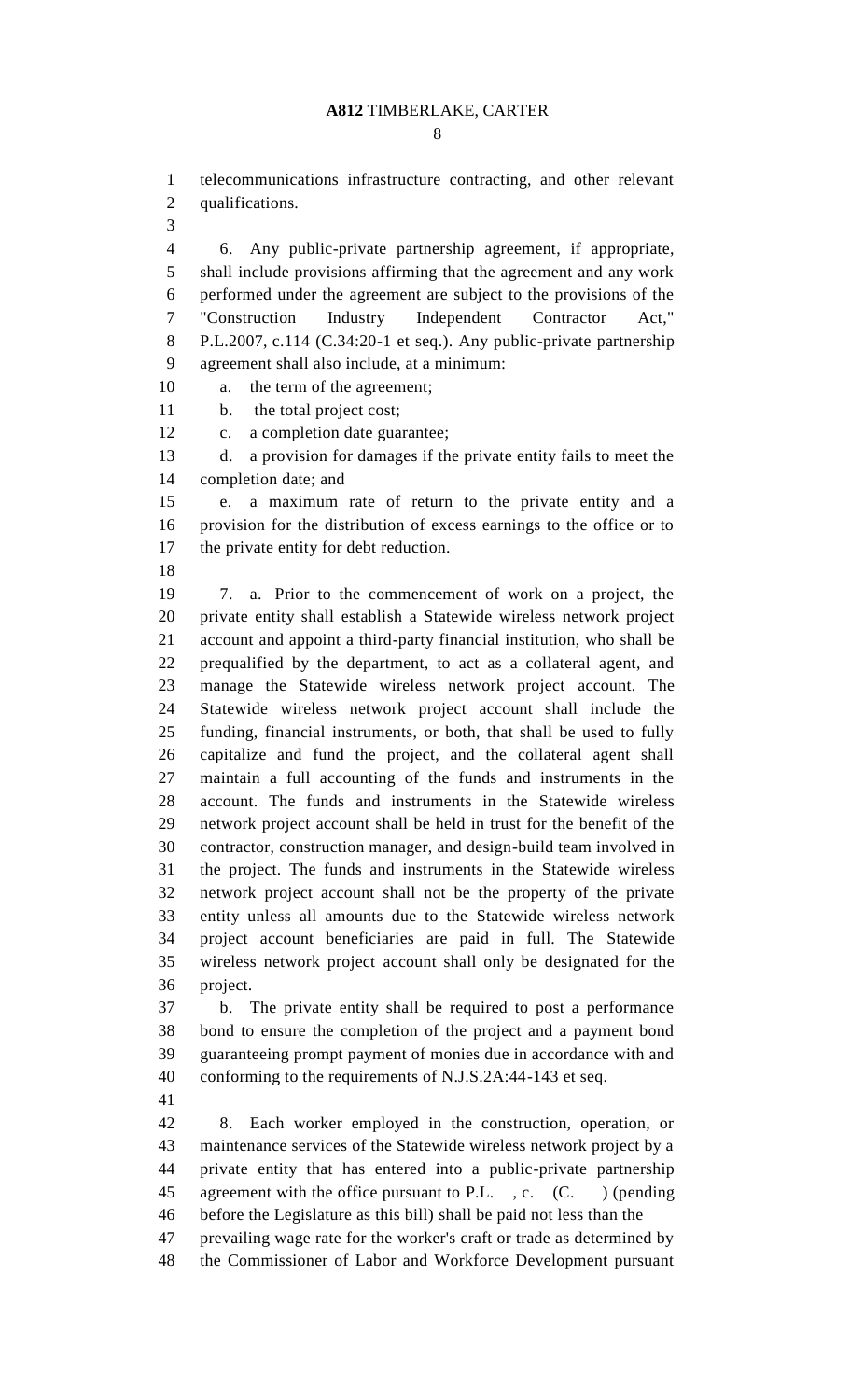to the "New Jersey Prevailing Wage Act," P.L.1963, c.150 (C.34:11-56.25 et seq.) and P.L.2005, c.379 (C.34:11-56.58 et seq.). 9. The power of eminent domain shall not be delegated to any 5 private entity under the provisions of P.L.2018, c.90 (C.40A:11-52) et al.); however, the office may dedicate any property interest, including improvements, and tangible personal property of the State

 for public use in a Statewide wireless network project if the office finds that so doing will serve the public purpose of the project by minimizing the cost of the project to the office or reducing the delivery time of a project.

 10. Nothing in P.L. , c. (C. ) (pending before the Legislature as this bill) shall be construed as or deemed a waiver of the sovereign immunity of the State, an affected political subdivision, or public entity or any officer or employee thereof with respect to the participation in or approval of all or any part of a Statewide wireless network project.

 

 11. This act shall take effect immediately but shall be inoperative for 90 days following the date of enactment.

#### STATEMENT

 This bill requires the Office of Information Technology (OIT) in the Department of the Treasury (department) to establish a Statewide wireless network (network) through a public-private partnership agreement with a private entity that is to assume full financial and administrative responsibility for the construction, reconstruction, repair, improvement, extension, operation, and maintenance of the network, provided that the network project is financed in whole or in part by the private entity and any owner of the land or property upon which the project is located retains full ownership of their land or property. The public-private partnership may include a leaseback agreement.

 The bill provides that, prior to entering into a public-private partnership, the OIT is to determine:

39 1) the benefits to be realized by the project;

 2) the cost of project if it is developed by a State government entity supported by comparisons to comparable projects;

 3) the maximum public contribution that the office will allow under the public-private partnership agreement;

 4) a comparison of the financial and non-financial benefits of the public-private partnership agreement compared to other options including the public sector option;